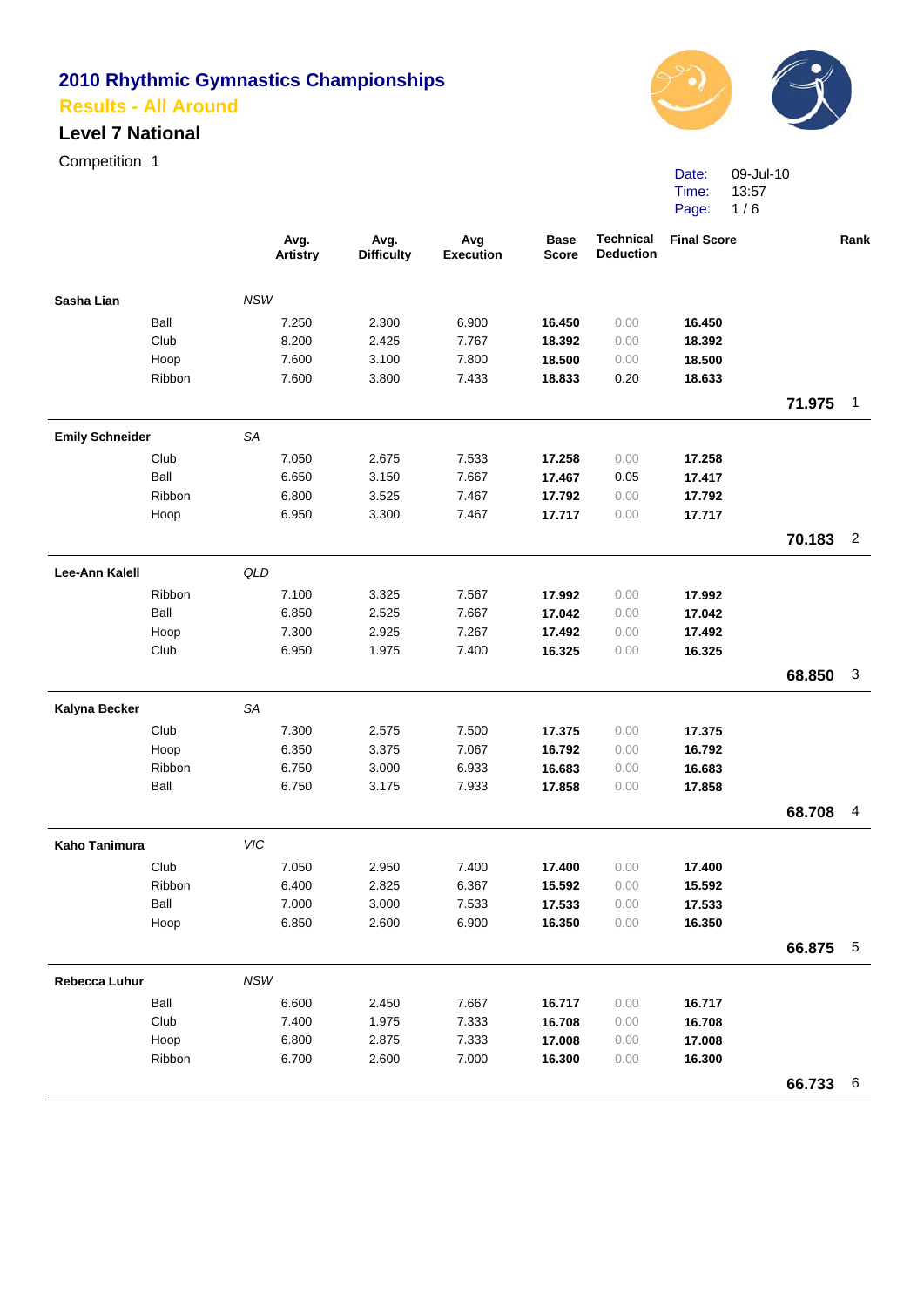#### **Level 7 National**

Competition 1



Date: Time: Page: 09-Jul-10 13:57 2 / 6

|                                                                                                                                                                                                                                                                                                                                                                                                                                                                                                                                                                                                                                                                                               |        |     | Avg.<br><b>Artistry</b> | Avg.<br><b>Difficulty</b> | Avg<br><b>Execution</b> | <b>Base</b><br><b>Score</b>                                                                                                                                                                                                                                                                                                                                                                                                                                                    | <b>Technical</b><br><b>Deduction</b> | <b>Final Score</b> |           | Rank |
|-----------------------------------------------------------------------------------------------------------------------------------------------------------------------------------------------------------------------------------------------------------------------------------------------------------------------------------------------------------------------------------------------------------------------------------------------------------------------------------------------------------------------------------------------------------------------------------------------------------------------------------------------------------------------------------------------|--------|-----|-------------------------|---------------------------|-------------------------|--------------------------------------------------------------------------------------------------------------------------------------------------------------------------------------------------------------------------------------------------------------------------------------------------------------------------------------------------------------------------------------------------------------------------------------------------------------------------------|--------------------------------------|--------------------|-----------|------|
|                                                                                                                                                                                                                                                                                                                                                                                                                                                                                                                                                                                                                                                                                               |        | QLD |                         |                           |                         |                                                                                                                                                                                                                                                                                                                                                                                                                                                                                |                                      |                    |           |      |
|                                                                                                                                                                                                                                                                                                                                                                                                                                                                                                                                                                                                                                                                                               |        |     | 6.900                   | 2.550                     | 7.533                   | 16.983                                                                                                                                                                                                                                                                                                                                                                                                                                                                         | 0.00                                 | 16.983             |           |      |
|                                                                                                                                                                                                                                                                                                                                                                                                                                                                                                                                                                                                                                                                                               | Club   |     | 7.450                   | 2.225                     | 7.600                   | 17.275                                                                                                                                                                                                                                                                                                                                                                                                                                                                         | 0.00                                 | 17.275             |           |      |
|                                                                                                                                                                                                                                                                                                                                                                                                                                                                                                                                                                                                                                                                                               | Ball   |     | 6.800                   | 1.950                     | 7.367                   | 16.117                                                                                                                                                                                                                                                                                                                                                                                                                                                                         | 0.00                                 | 16.117             |           |      |
|                                                                                                                                                                                                                                                                                                                                                                                                                                                                                                                                                                                                                                                                                               | Ribbon |     | 7.250                   | 2.275                     | 6.833                   | 16.358                                                                                                                                                                                                                                                                                                                                                                                                                                                                         | 0.00                                 | 16.358             |           |      |
|                                                                                                                                                                                                                                                                                                                                                                                                                                                                                                                                                                                                                                                                                               |        |     |                         |                           |                         |                                                                                                                                                                                                                                                                                                                                                                                                                                                                                |                                      |                    | 66.733    | -6   |
|                                                                                                                                                                                                                                                                                                                                                                                                                                                                                                                                                                                                                                                                                               |        | WA  |                         |                           |                         |                                                                                                                                                                                                                                                                                                                                                                                                                                                                                |                                      |                    |           |      |
|                                                                                                                                                                                                                                                                                                                                                                                                                                                                                                                                                                                                                                                                                               | Club   |     |                         |                           | 7.367                   | 16.017                                                                                                                                                                                                                                                                                                                                                                                                                                                                         | 0.00                                 | 16.017             |           |      |
|                                                                                                                                                                                                                                                                                                                                                                                                                                                                                                                                                                                                                                                                                               |        |     |                         |                           |                         | 15.900                                                                                                                                                                                                                                                                                                                                                                                                                                                                         |                                      |                    |           |      |
|                                                                                                                                                                                                                                                                                                                                                                                                                                                                                                                                                                                                                                                                                               | Ribbon |     | 6.650                   | 2.950                     | 7.633                   | 17.233                                                                                                                                                                                                                                                                                                                                                                                                                                                                         | 0.00                                 | 17.233             |           |      |
|                                                                                                                                                                                                                                                                                                                                                                                                                                                                                                                                                                                                                                                                                               | Ball   |     | 8.000                   | 2.500                     | 7.033                   | 17.533                                                                                                                                                                                                                                                                                                                                                                                                                                                                         | 0.00                                 | 17.533             |           |      |
|                                                                                                                                                                                                                                                                                                                                                                                                                                                                                                                                                                                                                                                                                               |        |     |                         |                           |                         |                                                                                                                                                                                                                                                                                                                                                                                                                                                                                |                                      |                    | 66.683    | 8    |
|                                                                                                                                                                                                                                                                                                                                                                                                                                                                                                                                                                                                                                                                                               |        |     |                         |                           |                         | 0.00<br>15.900<br>16.558<br>0.00<br>16.558<br>17.667<br>0.00<br>17.667<br>16.608<br>0.00<br>16.608<br>15.117<br>0.00<br>15.117<br>17.858<br>0.00<br>17.858<br>16.433<br>0.00<br>16.433<br>15.608<br>0.00<br>15.608<br>0.00<br>15.758<br>15.758<br>15.800<br>0.00<br>15.800<br>15.642<br>0.00<br>15.642<br>16.658<br>0.00<br>16.658<br>17.242<br>17.242<br>0.00<br>16.467<br>0.00<br>16.467<br>16.742<br>0.00<br>16.742<br>16.683<br>0.00<br>16.683<br>15.008<br>0.00<br>15.008 |                                      |                    |           |      |
|                                                                                                                                                                                                                                                                                                                                                                                                                                                                                                                                                                                                                                                                                               |        |     |                         |                           |                         |                                                                                                                                                                                                                                                                                                                                                                                                                                                                                |                                      |                    |           |      |
|                                                                                                                                                                                                                                                                                                                                                                                                                                                                                                                                                                                                                                                                                               |        |     |                         |                           |                         |                                                                                                                                                                                                                                                                                                                                                                                                                                                                                |                                      |                    |           |      |
|                                                                                                                                                                                                                                                                                                                                                                                                                                                                                                                                                                                                                                                                                               | Ball   |     | 6.500                   |                           |                         |                                                                                                                                                                                                                                                                                                                                                                                                                                                                                |                                      |                    |           |      |
|                                                                                                                                                                                                                                                                                                                                                                                                                                                                                                                                                                                                                                                                                               | Ribbon |     | 6.200                   | 2.450                     | 6.467                   |                                                                                                                                                                                                                                                                                                                                                                                                                                                                                |                                      |                    |           |      |
|                                                                                                                                                                                                                                                                                                                                                                                                                                                                                                                                                                                                                                                                                               |        |     |                         |                           |                         |                                                                                                                                                                                                                                                                                                                                                                                                                                                                                |                                      |                    | 65.950    | 9    |
| Jordan Denny                                                                                                                                                                                                                                                                                                                                                                                                                                                                                                                                                                                                                                                                                  |        |     |                         |                           |                         |                                                                                                                                                                                                                                                                                                                                                                                                                                                                                |                                      |                    |           |      |
|                                                                                                                                                                                                                                                                                                                                                                                                                                                                                                                                                                                                                                                                                               |        |     |                         |                           |                         |                                                                                                                                                                                                                                                                                                                                                                                                                                                                                |                                      |                    |           |      |
|                                                                                                                                                                                                                                                                                                                                                                                                                                                                                                                                                                                                                                                                                               |        |     | 6.950                   |                           |                         |                                                                                                                                                                                                                                                                                                                                                                                                                                                                                |                                      |                    |           |      |
|                                                                                                                                                                                                                                                                                                                                                                                                                                                                                                                                                                                                                                                                                               | Club   |     | 7.100                   | 1.975                     |                         |                                                                                                                                                                                                                                                                                                                                                                                                                                                                                |                                      |                    |           |      |
|                                                                                                                                                                                                                                                                                                                                                                                                                                                                                                                                                                                                                                                                                               | Ball   |     | 6.200                   | 1.925                     | 7.633                   |                                                                                                                                                                                                                                                                                                                                                                                                                                                                                |                                      |                    |           |      |
|                                                                                                                                                                                                                                                                                                                                                                                                                                                                                                                                                                                                                                                                                               |        |     |                         |                           |                         |                                                                                                                                                                                                                                                                                                                                                                                                                                                                                |                                      |                    | 65.658    | 10   |
| <b>Chelsea Zwoerner</b><br>Hoop<br><b>Akino Tsuchihashi</b><br>7.000<br>1.650<br>6.600<br>1.900<br>7.400<br>Hoop<br>SA<br><b>Sasha Byrnes</b><br>Club<br>7.150<br>1.875<br>7.533<br>Hoop<br>2.700<br>7.400<br>7.567<br>7.533<br>2.575<br><b>NSW</b><br>Hoop<br>8.000<br>2.525<br>7.333<br>Ribbon<br>2.550<br>6.933<br>6.533<br><b>NSW</b><br><b>Rebecca Downey</b><br>Ball<br>6.500<br>2.100<br>7.200<br>Ribbon<br>6.200<br>2.475<br>6.967<br>Club<br>7.500<br>2.025<br>7.133<br>Hoop<br>7.600<br>2.475<br>7.167<br>WA<br><b>Elizabeth Wear</b><br>Ball<br>2.150<br>6.650<br>7.667<br>Club<br>6.800<br>2.875<br>7.067<br>Hoop<br>7.300<br>2.350<br>7.033<br>Ribbon<br>6.100<br>2.775<br>6.133 |        |     |                         |                           |                         |                                                                                                                                                                                                                                                                                                                                                                                                                                                                                |                                      |                    |           |      |
|                                                                                                                                                                                                                                                                                                                                                                                                                                                                                                                                                                                                                                                                                               |        |     |                         |                           |                         |                                                                                                                                                                                                                                                                                                                                                                                                                                                                                |                                      |                    |           |      |
|                                                                                                                                                                                                                                                                                                                                                                                                                                                                                                                                                                                                                                                                                               |        |     |                         |                           |                         |                                                                                                                                                                                                                                                                                                                                                                                                                                                                                |                                      |                    |           |      |
|                                                                                                                                                                                                                                                                                                                                                                                                                                                                                                                                                                                                                                                                                               |        |     |                         |                           |                         |                                                                                                                                                                                                                                                                                                                                                                                                                                                                                |                                      |                    |           |      |
|                                                                                                                                                                                                                                                                                                                                                                                                                                                                                                                                                                                                                                                                                               |        |     |                         |                           |                         |                                                                                                                                                                                                                                                                                                                                                                                                                                                                                |                                      |                    |           |      |
|                                                                                                                                                                                                                                                                                                                                                                                                                                                                                                                                                                                                                                                                                               |        |     |                         |                           |                         |                                                                                                                                                                                                                                                                                                                                                                                                                                                                                |                                      |                    | 65.342 11 |      |
|                                                                                                                                                                                                                                                                                                                                                                                                                                                                                                                                                                                                                                                                                               |        |     |                         |                           |                         |                                                                                                                                                                                                                                                                                                                                                                                                                                                                                |                                      |                    |           |      |
|                                                                                                                                                                                                                                                                                                                                                                                                                                                                                                                                                                                                                                                                                               |        |     |                         |                           |                         |                                                                                                                                                                                                                                                                                                                                                                                                                                                                                |                                      |                    |           |      |
|                                                                                                                                                                                                                                                                                                                                                                                                                                                                                                                                                                                                                                                                                               |        |     |                         |                           |                         |                                                                                                                                                                                                                                                                                                                                                                                                                                                                                |                                      |                    |           |      |
|                                                                                                                                                                                                                                                                                                                                                                                                                                                                                                                                                                                                                                                                                               |        |     |                         |                           |                         |                                                                                                                                                                                                                                                                                                                                                                                                                                                                                |                                      |                    |           |      |
|                                                                                                                                                                                                                                                                                                                                                                                                                                                                                                                                                                                                                                                                                               |        |     |                         |                           |                         |                                                                                                                                                                                                                                                                                                                                                                                                                                                                                |                                      |                    |           |      |
|                                                                                                                                                                                                                                                                                                                                                                                                                                                                                                                                                                                                                                                                                               |        |     |                         |                           |                         |                                                                                                                                                                                                                                                                                                                                                                                                                                                                                |                                      |                    | 64.900 12 |      |
|                                                                                                                                                                                                                                                                                                                                                                                                                                                                                                                                                                                                                                                                                               |        |     |                         |                           |                         |                                                                                                                                                                                                                                                                                                                                                                                                                                                                                |                                      |                    |           |      |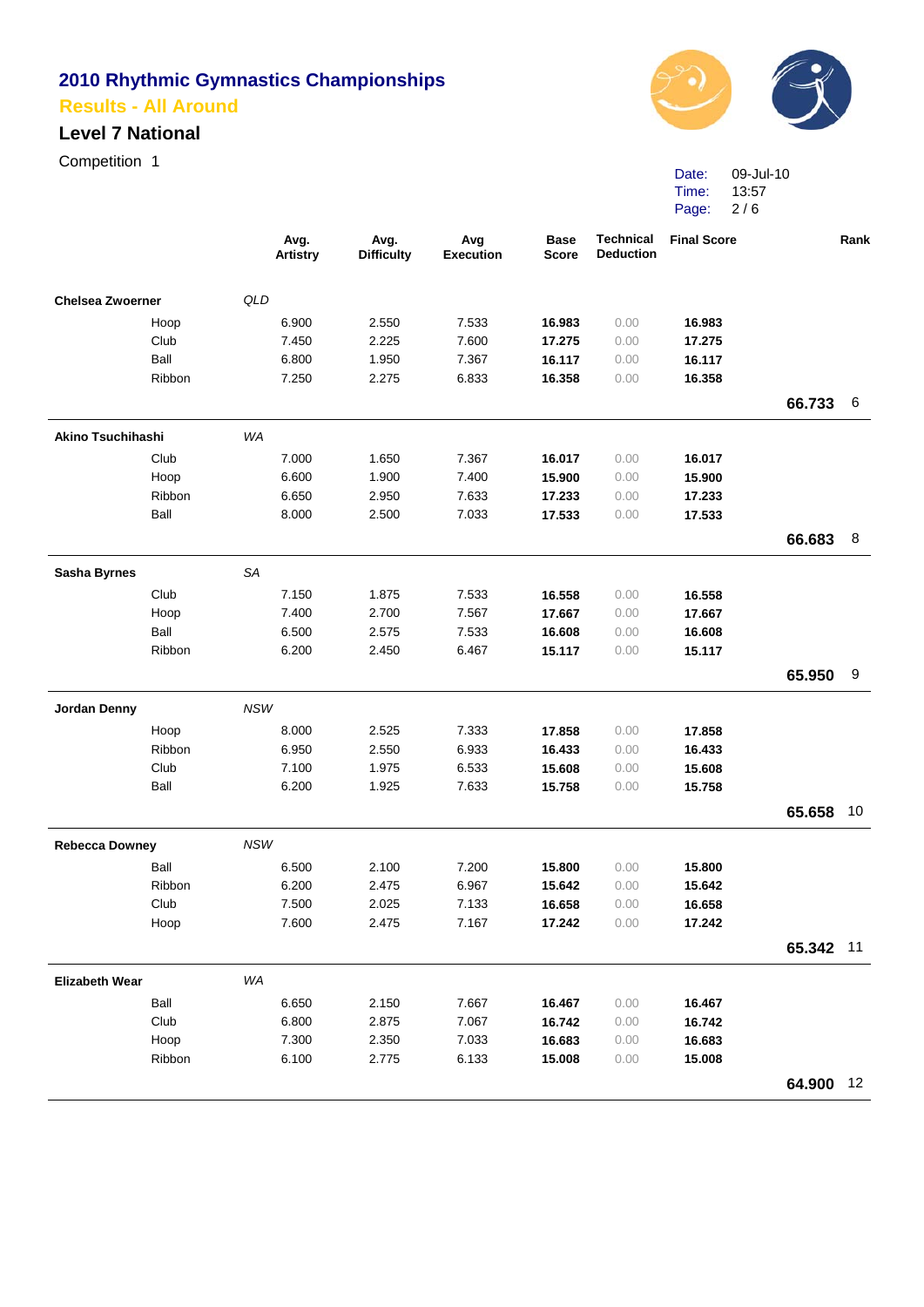#### **Level 7 National**

Competition 1



Date: Time: Page: 09-Jul-10 13:57 3 / 6

|                             |        |            | Avg.<br><b>Artistry</b> | Avg.<br><b>Difficulty</b> | Avg<br><b>Execution</b> | <b>Base</b><br><b>Score</b> | <b>Technical</b><br><b>Deduction</b> | <b>Final Score</b> |           | Rank |
|-----------------------------|--------|------------|-------------------------|---------------------------|-------------------------|-----------------------------|--------------------------------------|--------------------|-----------|------|
| <b>Mary-Ellen Mitakidis</b> |        | SA         |                         |                           |                         |                             |                                      |                    |           |      |
|                             | Ball   |            | 6.500                   | 2.625                     | 7.067                   | 16.192                      | 0.00                                 | 16.192             |           |      |
|                             | Ribbon |            | 5.900                   | 3.000                     | 6.567                   | 15.467                      | 0.00                                 | 15.467             |           |      |
|                             | Club   |            | 6.850                   | 1.800                     | 6.833                   | 15.483                      | 0.00                                 | 15.483             |           |      |
|                             | Hoop   |            | 7.100                   | 2.350                     | 7.333                   | 16.783                      | 0.00                                 | 16.783             |           |      |
|                             |        |            |                         |                           |                         |                             |                                      |                    | 63.925    | 13   |
| <b>Shannon Bailey</b>       |        | NZ         |                         |                           |                         |                             |                                      |                    |           |      |
|                             | Ball   |            | 6.500                   | 2.550                     | 7.600                   | 16.650                      | 0.00                                 | 16.650             |           |      |
|                             | Club   |            | 6.850                   | 2.200                     | 7.200                   | 16.250                      | 0.00                                 | 16.250             |           |      |
|                             | Ribbon |            | 6.500                   | 2.000                     | 6.067                   | 14.567                      | 0.00                                 | 14.567             |           |      |
|                             | Hoop   |            | 6.550                   | 2.200                     | 7.467                   | 16.217                      | 0.00                                 | 16.217             |           |      |
|                             |        |            |                         |                           |                         |                             |                                      |                    | 63.683    | 14   |
| <b>Annabelle McGuinn</b>    |        | NZ         |                         |                           |                         |                             |                                      |                    |           |      |
|                             | Hoop   |            | 6.200                   | 2.400                     | 6.733                   | 15.333                      | 0.00                                 | 15.333             |           |      |
|                             | Ball   |            | 6.450                   | 2.725                     | 7.200                   | 16.375                      | 0.00                                 | 16.375             |           |      |
|                             | Ribbon |            | 6.450                   | 2.125                     | 6.367                   | 14.942                      | 0.00                                 | 14.942             |           |      |
|                             | Club   |            | 6.850                   | 2.625                     | 7.133                   | 16.608                      | 0.00                                 | 16.608             |           |      |
|                             |        |            |                         |                           |                         |                             |                                      |                    | 63.258    | 15   |
| <b>Courtney Maher</b>       |        | <b>NSW</b> |                         |                           |                         |                             |                                      |                    |           |      |
|                             | Club   |            | 6.950                   | 1.925                     | 6.767                   | 15.642                      | 0.00                                 | 15.642             |           |      |
|                             | Ribbon |            | 5.650                   | 2.250                     | 6.100                   | 14.000                      | 0.00                                 | 14.000             |           |      |
|                             | Ball   |            | 7.000                   | 2.125                     | 8.000                   | 17.125                      | 0.00                                 | 17.125             |           |      |
|                             | Hoop   |            | 7.350                   | 2.175                     | 6.933                   | 16.458                      | 0.00                                 | 16.458             |           |      |
|                             |        |            |                         |                           |                         |                             |                                      |                    | 63.225    | 16   |
| <b>Taylah Silvestro</b>     |        | WA         |                         |                           |                         |                             |                                      |                    |           |      |
|                             | Ribbon |            | 5.900                   | 2.350                     | 6.667                   | 14.917                      | 0.00                                 | 14.917             |           |      |
|                             | Hoop   |            | 7.100                   | 2.600                     | 6.967                   | 16.667                      | 0.00                                 | 16.667             |           |      |
|                             | Club   |            | 7.000                   | 2.325                     | 6.700                   | 16.025                      | 0.00                                 | 16.025             |           |      |
|                             | Ball   |            | 6.200                   | 2.225                     | 7.033                   | 15.458                      | 0.00                                 | 15.458             |           |      |
|                             |        |            |                         |                           |                         |                             |                                      |                    | 63.067 17 |      |
| <b>Ellie Taggart</b>        |        | NSW        |                         |                           |                         |                             |                                      |                    |           |      |
|                             | Ball   |            | 6.550                   | 2.200                     | 6.900                   | 15.650                      | 0.25                                 | 15.400             |           |      |
|                             | Ribbon |            | 6.550                   | 2.775                     | 7.500                   | 16.825                      | 0.00                                 | 16.825             |           |      |
|                             | Club   |            | 6.750                   | 1.675                     | 6.933                   | 15.358                      | 0.00                                 | 15.358             |           |      |
|                             | Hoop   |            | 6.850                   | 1.825                     | 6.667                   | 15.342                      | 0.00                                 | 15.342             |           |      |
|                             |        |            |                         |                           |                         |                             |                                      |                    | 62.925 18 |      |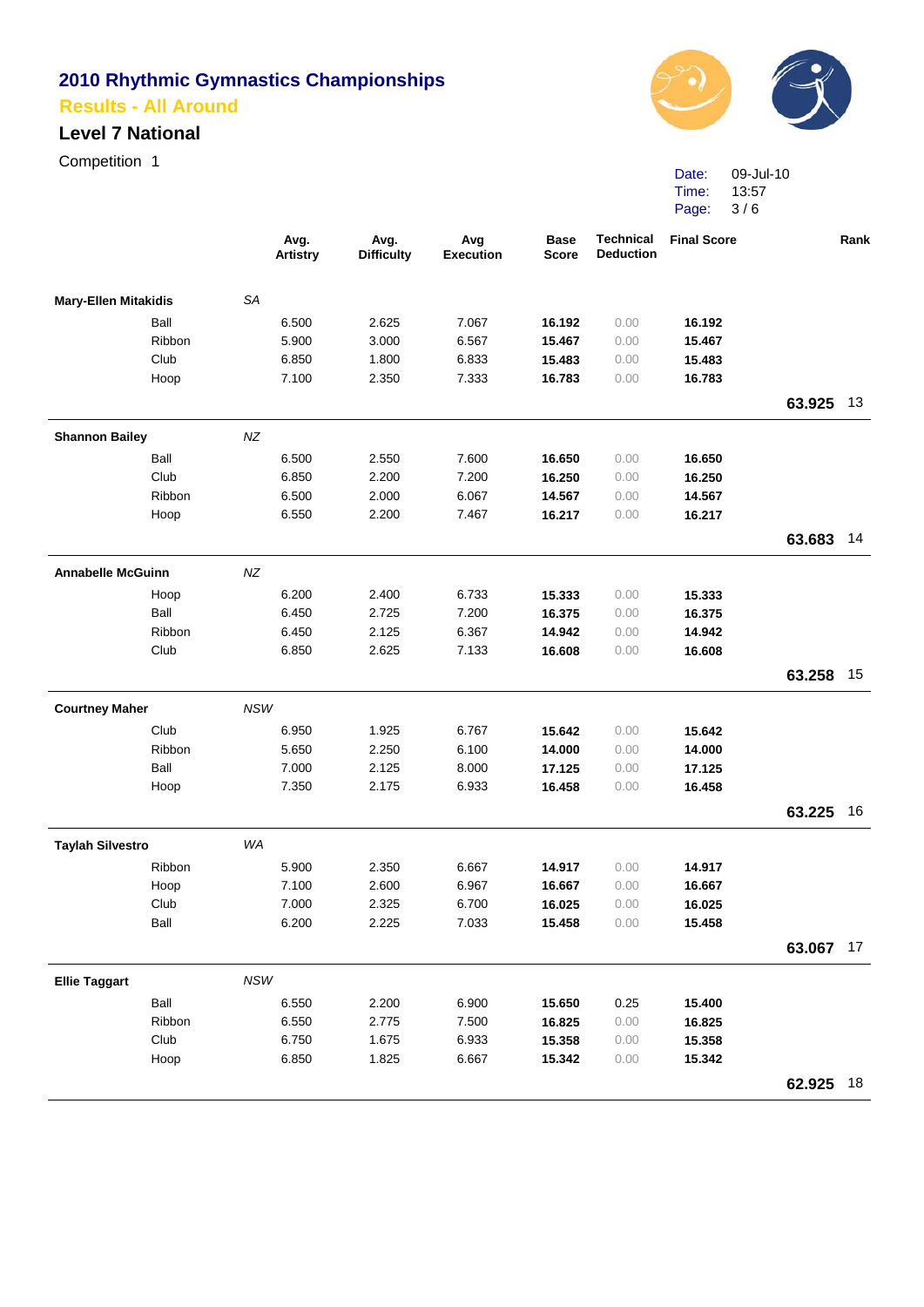#### **Level 7 National**

Competition 1



Date: Time: Page: 09-Jul-10 13:57 4 / 6

|                         |        |            | Avg.<br><b>Artistry</b> | Avg.<br><b>Difficulty</b> | Avg<br><b>Execution</b> | <b>Base</b><br><b>Score</b> | <b>Technical</b><br><b>Deduction</b> | <b>Final Score</b> |           | Rank |
|-------------------------|--------|------------|-------------------------|---------------------------|-------------------------|-----------------------------|--------------------------------------|--------------------|-----------|------|
| <b>Gemma Mulholland</b> |        | WA         |                         |                           |                         |                             |                                      |                    |           |      |
|                         | Ball   |            | 6.200                   | 2.800                     | 6.800                   | 15.800                      | 0.00                                 | 15.800             |           |      |
|                         | Hoop   |            | 6.700                   | 2.575                     | 7.000                   | 16.275                      | 0.00                                 | 16.275             |           |      |
|                         | Club   |            | 7.600                   | 2.425                     | 6.667                   | 16.692                      | 0.00                                 | 16.692             |           |      |
|                         | Ribbon |            | 5.550                   | 2.275                     | 5.967                   | 13.792                      | 0.00                                 | 13.792             |           |      |
|                         |        |            |                         |                           |                         |                             |                                      |                    | 62.558    | 19   |
| <b>Ellen Vine</b>       |        | <b>NSW</b> |                         |                           |                         |                             |                                      |                    |           |      |
|                         | Hoop   |            | 6.650                   | 1.375                     | 6.667                   | 14.692                      | 0.00                                 | 14.692             |           |      |
|                         | Ribbon |            | 6.600                   | 2.425                     | 6.300                   | 15.325                      | 0.00                                 | 15.325             |           |      |
|                         | Ball   |            | 6.900                   | 2.175                     | 7.033                   | 16.108                      | 0.00                                 | 16.108             |           |      |
|                         | Club   |            | 7.150                   | 1.525                     | 7.133                   | 15.808                      | 0.00                                 | 15.808             |           |      |
|                         |        |            |                         |                           |                         |                             |                                      |                    | 61.933    | -20  |
| <b>Kate Worley</b>      |        | SA         |                         |                           |                         |                             |                                      |                    |           |      |
|                         | Hoop   |            | 6.800                   | 1.725                     | 6.967                   | 15.492                      | 0.00                                 | 15.492             |           |      |
|                         | Ribbon |            | 6.300                   | 2.075                     | 6.867                   | 15.242                      | 0.00                                 | 15.242             |           |      |
|                         | Club   |            | 6.800                   | 1.550                     | 7.000                   | 15.350                      | 0.00                                 | 15.350             |           |      |
|                         | Ball   |            | 6.750                   | 2.150                     | 6.800                   | 15.700                      | 0.05                                 | 15.650             |           |      |
|                         |        |            |                         |                           |                         |                             |                                      |                    | 61.733 21 |      |
| <b>Amy Signorello</b>   |        | <b>SA</b>  |                         |                           |                         |                             |                                      |                    |           |      |
|                         | Ribbon |            | 5.750                   | 2.500                     | 6.367                   | 14.617                      | 0.00                                 | 14.617             |           |      |
|                         | Ball   |            | 6.400                   | 2.325                     | 6.867                   | 15.592                      | 0.00                                 | 15.592             |           |      |
|                         | Club   |            | 6.200                   | 2.075                     | 6.300                   | 14.575                      | 0.00                                 | 14.575             |           |      |
|                         | Hoop   |            | 7.050                   | 2.525                     | 6.933                   | 16.508                      | 0.00                                 | 16.508             |           |      |
|                         |        |            |                         |                           |                         |                             |                                      |                    | 61.292 22 |      |
| <b>Bo-Kyung Kim</b>     |        | QLD        |                         |                           |                         |                             |                                      |                    |           |      |
|                         | Hoop   |            | 6.350                   | 1.800                     | 6.200                   | 14.350                      | 0.00                                 | 14.350             |           |      |
|                         | Ball   |            | 6.350                   | 1.775                     | 6.633                   | 14.758                      | 0.00                                 | 14.758             |           |      |
|                         | Ribbon |            | 6.450                   | 2.250                     | 6.633                   | 15.333                      | 0.00                                 | 15.333             |           |      |
|                         | Club   |            | 7.050                   | 2.400                     | 7.300                   | 16.750                      | 0.00                                 | 16.750             |           |      |
|                         |        |            |                         |                           |                         |                             |                                      |                    | 61.192 23 |      |
| Genaya McKenzie         |        | $N\!Z$     |                         |                           |                         |                             |                                      |                    |           |      |
|                         | Club   |            | 6.700                   | 1.750                     | 6.867                   | 15.317                      | 0.00                                 | 15.317             |           |      |
|                         | Hoop   |            | 6.550                   | 1.075                     | 7.367                   | 14.992                      | 0.00                                 | 14.992             |           |      |
|                         | Ribbon |            | 6.400                   | 2.075                     | 6.200                   | 14.675                      | 0.00                                 | 14.675             |           |      |
|                         | Ball   |            | 6.600                   | 2.175                     | 7.267                   | 16.042                      | 0.00                                 | 16.042             |           |      |
|                         |        |            |                         |                           |                         |                             |                                      |                    | 61.025 24 |      |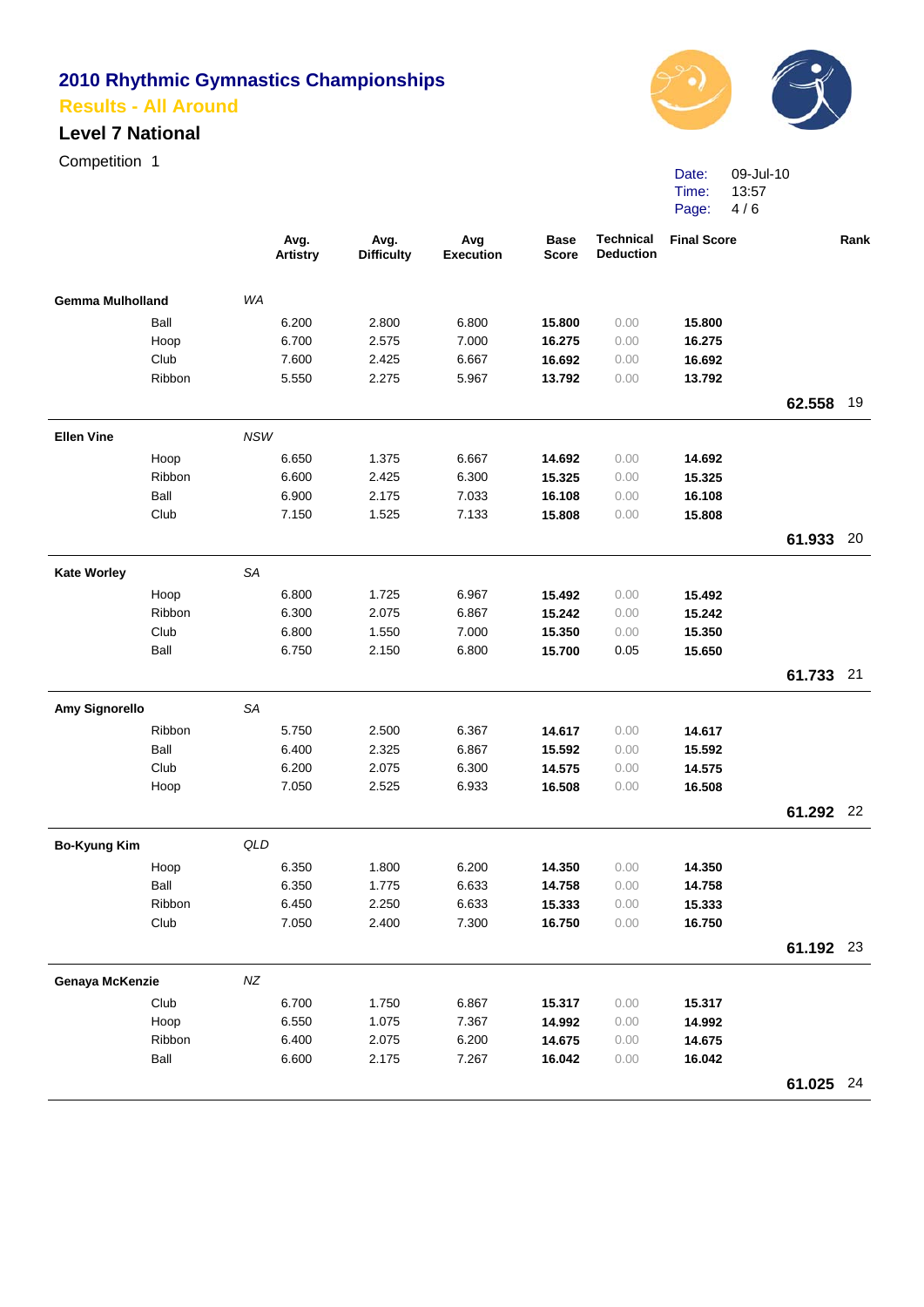#### **Level 7 National**

Competition 1



Date: Time: Page: 09-Jul-10 13:57 5 / 6

|                                                                                                                                                                                                                                                                                                                                                                                                                                                                                                                                                                                                                                                                                                                                                                                                                                                                                                                                                                                                                                                                                                                                                                                                                                                                                                                                                                                                                                                                                                                                                                                                                                                                                                                                                                                                                                                                            |  | <b>Artistry</b> | <b>Difficulty</b> | <b>Execution</b> | <b>Score</b> | <b>Deduction</b> |  |           | Rank |
|----------------------------------------------------------------------------------------------------------------------------------------------------------------------------------------------------------------------------------------------------------------------------------------------------------------------------------------------------------------------------------------------------------------------------------------------------------------------------------------------------------------------------------------------------------------------------------------------------------------------------------------------------------------------------------------------------------------------------------------------------------------------------------------------------------------------------------------------------------------------------------------------------------------------------------------------------------------------------------------------------------------------------------------------------------------------------------------------------------------------------------------------------------------------------------------------------------------------------------------------------------------------------------------------------------------------------------------------------------------------------------------------------------------------------------------------------------------------------------------------------------------------------------------------------------------------------------------------------------------------------------------------------------------------------------------------------------------------------------------------------------------------------------------------------------------------------------------------------------------------------|--|-----------------|-------------------|------------------|--------------|------------------|--|-----------|------|
| Avg.<br>Avg.<br>Avg<br><b>Technical</b><br><b>Final Score</b><br><b>Base</b><br><b>VIC</b><br><b>Courtnay Wood</b><br>Ball<br>6.500<br>2.250<br>6.667<br>15.417<br>0.00<br>15.417<br>Club<br>6.900<br>2.025<br>7.100<br>16.025<br>0.00<br>16.025<br>1.675<br>6.700<br>14.775<br>Hoop<br>6.450<br>14.825<br>0.05<br>Ribbon<br>14.508<br>6.350<br>2.025<br>6.133<br>14.508<br>0.00<br><b>SA</b><br><b>Courtney Aird</b><br>Ball<br>6.350<br>2.450<br>7.233<br>16.033<br>0.00<br>16.033<br>Ribbon<br>6.000<br>2.100<br>6.500<br>14.600<br>0.00<br>14.600<br>Club<br>1.875<br>15.225<br>6.750<br>6.600<br>0.00<br>15.225<br>0.20<br>14.342<br>Hoop<br>6.200<br>2.175<br>6.167<br>14.542<br><b>Emma Abbott</b><br>SA<br>2.375<br>7.300<br>Hoop<br>6.300<br>15.975<br>0.00<br>15.975<br>Club<br>6.950<br>1.025<br>6.500<br>14.475<br>0.00<br>14.475<br>Ribbon<br>5.950<br>2.600<br>6.733<br>15.283<br>0.00<br>15.283<br>Ball<br>2.100<br>5.800<br>0.20<br>6.500<br>14.400<br>14.200<br><b>Renee Pantas</b><br><b>VIC</b><br>Ball<br>6.400<br>2.100<br>5.967<br>0.00<br>14.467<br>14.467<br>6.900<br>1.975<br>6.733<br>Hoop<br>15.608<br>0.00<br>15.608<br>Club<br>7.000<br>2.325<br>6.400<br>15.725<br>0.00<br>15.725<br>Ribbon<br>6.250<br>1.950<br>5.933<br>14.133<br>0.20<br>13.933<br>VIC<br><b>Dina Shmukler</b><br>6.200<br>5.800<br>Hoop<br>2.125<br>0.00<br>14.125<br>14.125<br>Ball<br>6.000<br>1.800<br>6.867<br>0.20<br>14.667<br>14.467<br>Ribbon<br>6.600<br>6.800<br>2.150<br>15.550<br>0.00<br>15.550<br>Club<br>6.633<br>6.700<br>1.875<br>0.00<br>15.208<br>15.208<br>$N\!Z$<br>Sophie Hoogenboom<br>Ball<br>6.500<br>2.750<br>7.667<br>0.00<br>16.917<br>16.917<br>6.167<br>Hoop<br>5.950<br>1.950<br>14.067<br>0.00<br>14.067<br>Ribbon<br>6.400<br>2.175<br>6.000<br>14.575<br>0.00<br>14.575<br>Club<br>5.700<br>6.050<br>1.600<br>0.00<br>13.350<br>13.350 |  |                 |                   |                  |              |                  |  |           |      |
|                                                                                                                                                                                                                                                                                                                                                                                                                                                                                                                                                                                                                                                                                                                                                                                                                                                                                                                                                                                                                                                                                                                                                                                                                                                                                                                                                                                                                                                                                                                                                                                                                                                                                                                                                                                                                                                                            |  |                 |                   |                  |              |                  |  |           |      |
|                                                                                                                                                                                                                                                                                                                                                                                                                                                                                                                                                                                                                                                                                                                                                                                                                                                                                                                                                                                                                                                                                                                                                                                                                                                                                                                                                                                                                                                                                                                                                                                                                                                                                                                                                                                                                                                                            |  |                 |                   |                  |              |                  |  |           |      |
|                                                                                                                                                                                                                                                                                                                                                                                                                                                                                                                                                                                                                                                                                                                                                                                                                                                                                                                                                                                                                                                                                                                                                                                                                                                                                                                                                                                                                                                                                                                                                                                                                                                                                                                                                                                                                                                                            |  |                 |                   |                  |              |                  |  |           |      |
|                                                                                                                                                                                                                                                                                                                                                                                                                                                                                                                                                                                                                                                                                                                                                                                                                                                                                                                                                                                                                                                                                                                                                                                                                                                                                                                                                                                                                                                                                                                                                                                                                                                                                                                                                                                                                                                                            |  |                 |                   |                  |              |                  |  |           |      |
|                                                                                                                                                                                                                                                                                                                                                                                                                                                                                                                                                                                                                                                                                                                                                                                                                                                                                                                                                                                                                                                                                                                                                                                                                                                                                                                                                                                                                                                                                                                                                                                                                                                                                                                                                                                                                                                                            |  |                 |                   |                  |              |                  |  | 60.725    | 25   |
|                                                                                                                                                                                                                                                                                                                                                                                                                                                                                                                                                                                                                                                                                                                                                                                                                                                                                                                                                                                                                                                                                                                                                                                                                                                                                                                                                                                                                                                                                                                                                                                                                                                                                                                                                                                                                                                                            |  |                 |                   |                  |              |                  |  |           |      |
|                                                                                                                                                                                                                                                                                                                                                                                                                                                                                                                                                                                                                                                                                                                                                                                                                                                                                                                                                                                                                                                                                                                                                                                                                                                                                                                                                                                                                                                                                                                                                                                                                                                                                                                                                                                                                                                                            |  |                 |                   |                  |              |                  |  |           |      |
|                                                                                                                                                                                                                                                                                                                                                                                                                                                                                                                                                                                                                                                                                                                                                                                                                                                                                                                                                                                                                                                                                                                                                                                                                                                                                                                                                                                                                                                                                                                                                                                                                                                                                                                                                                                                                                                                            |  |                 |                   |                  |              |                  |  |           |      |
|                                                                                                                                                                                                                                                                                                                                                                                                                                                                                                                                                                                                                                                                                                                                                                                                                                                                                                                                                                                                                                                                                                                                                                                                                                                                                                                                                                                                                                                                                                                                                                                                                                                                                                                                                                                                                                                                            |  |                 |                   |                  |              |                  |  |           |      |
|                                                                                                                                                                                                                                                                                                                                                                                                                                                                                                                                                                                                                                                                                                                                                                                                                                                                                                                                                                                                                                                                                                                                                                                                                                                                                                                                                                                                                                                                                                                                                                                                                                                                                                                                                                                                                                                                            |  |                 |                   |                  |              |                  |  |           |      |
|                                                                                                                                                                                                                                                                                                                                                                                                                                                                                                                                                                                                                                                                                                                                                                                                                                                                                                                                                                                                                                                                                                                                                                                                                                                                                                                                                                                                                                                                                                                                                                                                                                                                                                                                                                                                                                                                            |  |                 |                   |                  |              |                  |  | 60.200 26 |      |
|                                                                                                                                                                                                                                                                                                                                                                                                                                                                                                                                                                                                                                                                                                                                                                                                                                                                                                                                                                                                                                                                                                                                                                                                                                                                                                                                                                                                                                                                                                                                                                                                                                                                                                                                                                                                                                                                            |  |                 |                   |                  |              |                  |  |           |      |
|                                                                                                                                                                                                                                                                                                                                                                                                                                                                                                                                                                                                                                                                                                                                                                                                                                                                                                                                                                                                                                                                                                                                                                                                                                                                                                                                                                                                                                                                                                                                                                                                                                                                                                                                                                                                                                                                            |  |                 |                   |                  |              |                  |  |           |      |
|                                                                                                                                                                                                                                                                                                                                                                                                                                                                                                                                                                                                                                                                                                                                                                                                                                                                                                                                                                                                                                                                                                                                                                                                                                                                                                                                                                                                                                                                                                                                                                                                                                                                                                                                                                                                                                                                            |  |                 |                   |                  |              |                  |  |           |      |
|                                                                                                                                                                                                                                                                                                                                                                                                                                                                                                                                                                                                                                                                                                                                                                                                                                                                                                                                                                                                                                                                                                                                                                                                                                                                                                                                                                                                                                                                                                                                                                                                                                                                                                                                                                                                                                                                            |  |                 |                   |                  |              |                  |  |           |      |
|                                                                                                                                                                                                                                                                                                                                                                                                                                                                                                                                                                                                                                                                                                                                                                                                                                                                                                                                                                                                                                                                                                                                                                                                                                                                                                                                                                                                                                                                                                                                                                                                                                                                                                                                                                                                                                                                            |  |                 |                   |                  |              |                  |  |           |      |
|                                                                                                                                                                                                                                                                                                                                                                                                                                                                                                                                                                                                                                                                                                                                                                                                                                                                                                                                                                                                                                                                                                                                                                                                                                                                                                                                                                                                                                                                                                                                                                                                                                                                                                                                                                                                                                                                            |  |                 |                   |                  |              |                  |  | 59.933    | 27   |
|                                                                                                                                                                                                                                                                                                                                                                                                                                                                                                                                                                                                                                                                                                                                                                                                                                                                                                                                                                                                                                                                                                                                                                                                                                                                                                                                                                                                                                                                                                                                                                                                                                                                                                                                                                                                                                                                            |  |                 |                   |                  |              |                  |  |           |      |
|                                                                                                                                                                                                                                                                                                                                                                                                                                                                                                                                                                                                                                                                                                                                                                                                                                                                                                                                                                                                                                                                                                                                                                                                                                                                                                                                                                                                                                                                                                                                                                                                                                                                                                                                                                                                                                                                            |  |                 |                   |                  |              |                  |  |           |      |
|                                                                                                                                                                                                                                                                                                                                                                                                                                                                                                                                                                                                                                                                                                                                                                                                                                                                                                                                                                                                                                                                                                                                                                                                                                                                                                                                                                                                                                                                                                                                                                                                                                                                                                                                                                                                                                                                            |  |                 |                   |                  |              |                  |  |           |      |
|                                                                                                                                                                                                                                                                                                                                                                                                                                                                                                                                                                                                                                                                                                                                                                                                                                                                                                                                                                                                                                                                                                                                                                                                                                                                                                                                                                                                                                                                                                                                                                                                                                                                                                                                                                                                                                                                            |  |                 |                   |                  |              |                  |  |           |      |
|                                                                                                                                                                                                                                                                                                                                                                                                                                                                                                                                                                                                                                                                                                                                                                                                                                                                                                                                                                                                                                                                                                                                                                                                                                                                                                                                                                                                                                                                                                                                                                                                                                                                                                                                                                                                                                                                            |  |                 |                   |                  |              |                  |  |           |      |
|                                                                                                                                                                                                                                                                                                                                                                                                                                                                                                                                                                                                                                                                                                                                                                                                                                                                                                                                                                                                                                                                                                                                                                                                                                                                                                                                                                                                                                                                                                                                                                                                                                                                                                                                                                                                                                                                            |  |                 |                   |                  |              |                  |  | 59.733    | 28   |
|                                                                                                                                                                                                                                                                                                                                                                                                                                                                                                                                                                                                                                                                                                                                                                                                                                                                                                                                                                                                                                                                                                                                                                                                                                                                                                                                                                                                                                                                                                                                                                                                                                                                                                                                                                                                                                                                            |  |                 |                   |                  |              |                  |  |           |      |
|                                                                                                                                                                                                                                                                                                                                                                                                                                                                                                                                                                                                                                                                                                                                                                                                                                                                                                                                                                                                                                                                                                                                                                                                                                                                                                                                                                                                                                                                                                                                                                                                                                                                                                                                                                                                                                                                            |  |                 |                   |                  |              |                  |  |           |      |
|                                                                                                                                                                                                                                                                                                                                                                                                                                                                                                                                                                                                                                                                                                                                                                                                                                                                                                                                                                                                                                                                                                                                                                                                                                                                                                                                                                                                                                                                                                                                                                                                                                                                                                                                                                                                                                                                            |  |                 |                   |                  |              |                  |  |           |      |
|                                                                                                                                                                                                                                                                                                                                                                                                                                                                                                                                                                                                                                                                                                                                                                                                                                                                                                                                                                                                                                                                                                                                                                                                                                                                                                                                                                                                                                                                                                                                                                                                                                                                                                                                                                                                                                                                            |  |                 |                   |                  |              |                  |  |           |      |
|                                                                                                                                                                                                                                                                                                                                                                                                                                                                                                                                                                                                                                                                                                                                                                                                                                                                                                                                                                                                                                                                                                                                                                                                                                                                                                                                                                                                                                                                                                                                                                                                                                                                                                                                                                                                                                                                            |  |                 |                   |                  |              |                  |  |           |      |
|                                                                                                                                                                                                                                                                                                                                                                                                                                                                                                                                                                                                                                                                                                                                                                                                                                                                                                                                                                                                                                                                                                                                                                                                                                                                                                                                                                                                                                                                                                                                                                                                                                                                                                                                                                                                                                                                            |  |                 |                   |                  |              |                  |  | 59.350 29 |      |
|                                                                                                                                                                                                                                                                                                                                                                                                                                                                                                                                                                                                                                                                                                                                                                                                                                                                                                                                                                                                                                                                                                                                                                                                                                                                                                                                                                                                                                                                                                                                                                                                                                                                                                                                                                                                                                                                            |  |                 |                   |                  |              |                  |  |           |      |
|                                                                                                                                                                                                                                                                                                                                                                                                                                                                                                                                                                                                                                                                                                                                                                                                                                                                                                                                                                                                                                                                                                                                                                                                                                                                                                                                                                                                                                                                                                                                                                                                                                                                                                                                                                                                                                                                            |  |                 |                   |                  |              |                  |  |           |      |
|                                                                                                                                                                                                                                                                                                                                                                                                                                                                                                                                                                                                                                                                                                                                                                                                                                                                                                                                                                                                                                                                                                                                                                                                                                                                                                                                                                                                                                                                                                                                                                                                                                                                                                                                                                                                                                                                            |  |                 |                   |                  |              |                  |  |           |      |
|                                                                                                                                                                                                                                                                                                                                                                                                                                                                                                                                                                                                                                                                                                                                                                                                                                                                                                                                                                                                                                                                                                                                                                                                                                                                                                                                                                                                                                                                                                                                                                                                                                                                                                                                                                                                                                                                            |  |                 |                   |                  |              |                  |  |           |      |
|                                                                                                                                                                                                                                                                                                                                                                                                                                                                                                                                                                                                                                                                                                                                                                                                                                                                                                                                                                                                                                                                                                                                                                                                                                                                                                                                                                                                                                                                                                                                                                                                                                                                                                                                                                                                                                                                            |  |                 |                   |                  |              |                  |  |           |      |
|                                                                                                                                                                                                                                                                                                                                                                                                                                                                                                                                                                                                                                                                                                                                                                                                                                                                                                                                                                                                                                                                                                                                                                                                                                                                                                                                                                                                                                                                                                                                                                                                                                                                                                                                                                                                                                                                            |  |                 |                   |                  |              |                  |  | 58.908 30 |      |
|                                                                                                                                                                                                                                                                                                                                                                                                                                                                                                                                                                                                                                                                                                                                                                                                                                                                                                                                                                                                                                                                                                                                                                                                                                                                                                                                                                                                                                                                                                                                                                                                                                                                                                                                                                                                                                                                            |  |                 |                   |                  |              |                  |  |           |      |